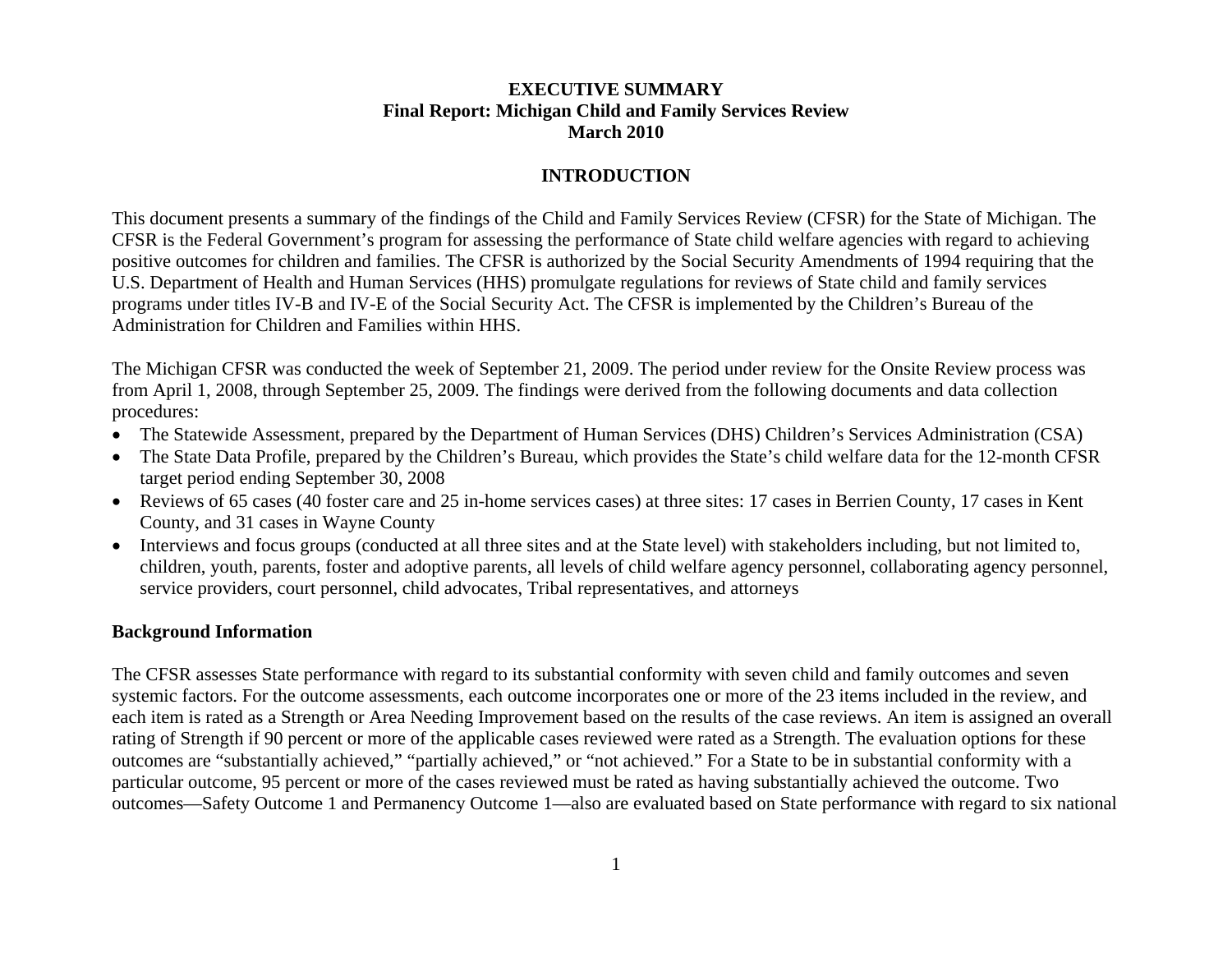data indicators. For a State to be in substantial conformity with these outcomes, both the national standards for each data indicator and the case review requirements must be met.

There are 22 items that are considered in assessing the State's substantial conformity with the seven systemic factors. Each item reflects a key Federal program requirement relevant to the Child and Family Services Plan (CFSP) for that systemic factor. An item is rated as a Strength or an Area Needing Improvement based on whether State performance on the item meets the Federal program requirements. A determination of the rating is based on information provided in the Statewide Assessment and from interviews with stakeholders held during the onsite CFSR. Additional information may come from other Federal reports or assessments.

Overall performance on each systemic factor is based on the ratings for the individual items incorporated in the systemic factor. For any given systemic factor, a State is rated as being either "in substantial conformity" with that factor (a score of 3 or 4) or "not in substantial conformity" with that factor (a score of 1 or 2). Specific requirements for each rating are shown in the table below.

|                                                          | <b>Not in Substantial Conformity</b>                                                                                                                               | <b>In Substantial Conformity</b>                                                                                                                               |                                                                                                                 |
|----------------------------------------------------------|--------------------------------------------------------------------------------------------------------------------------------------------------------------------|----------------------------------------------------------------------------------------------------------------------------------------------------------------|-----------------------------------------------------------------------------------------------------------------|
|                                                          |                                                                                                                                                                    |                                                                                                                                                                |                                                                                                                 |
| None of the CFSP or program<br>requirements is in place. | Some or all of the CFSP or<br>program requirements are in<br>place, but more than one of the<br>requirements fail to function as<br>described in each requirement. | All of the CFSP or program<br>requirements are in place, and no<br>more than one of the requirements<br>fails to function as described in<br>each requirement. | All of the CFSP or program<br>requirements are in place and<br>functioning as described in each<br>requirement. |

**Rating the Systemic Factor**

A State that is not in substantial conformity with a particular outcome or systemic factor must develop and implement a Program Improvement Plan to address the areas of concern associated with that outcome or systemic factor.

Because many changes were made in the CFSR process based on lessons learned during the first round and in response to feedback from the child welfare field, a State's performance in the second round of the CFSR is not directly comparable to its performance in the first round. Key changes in the process that make comparing performance difficult across reviews are the following:

- An increase in the sample size from 50 to 65 cases
- • Stratification of the sample to ensure a minimum number of cases in key program areas, resulting in variations in the number of cases relevant for specific outcomes and items
- Changes in criteria for specific items to increase consistency and to ensure an assessment of critical areas such as child welfare agency efforts to involve noncustodial parents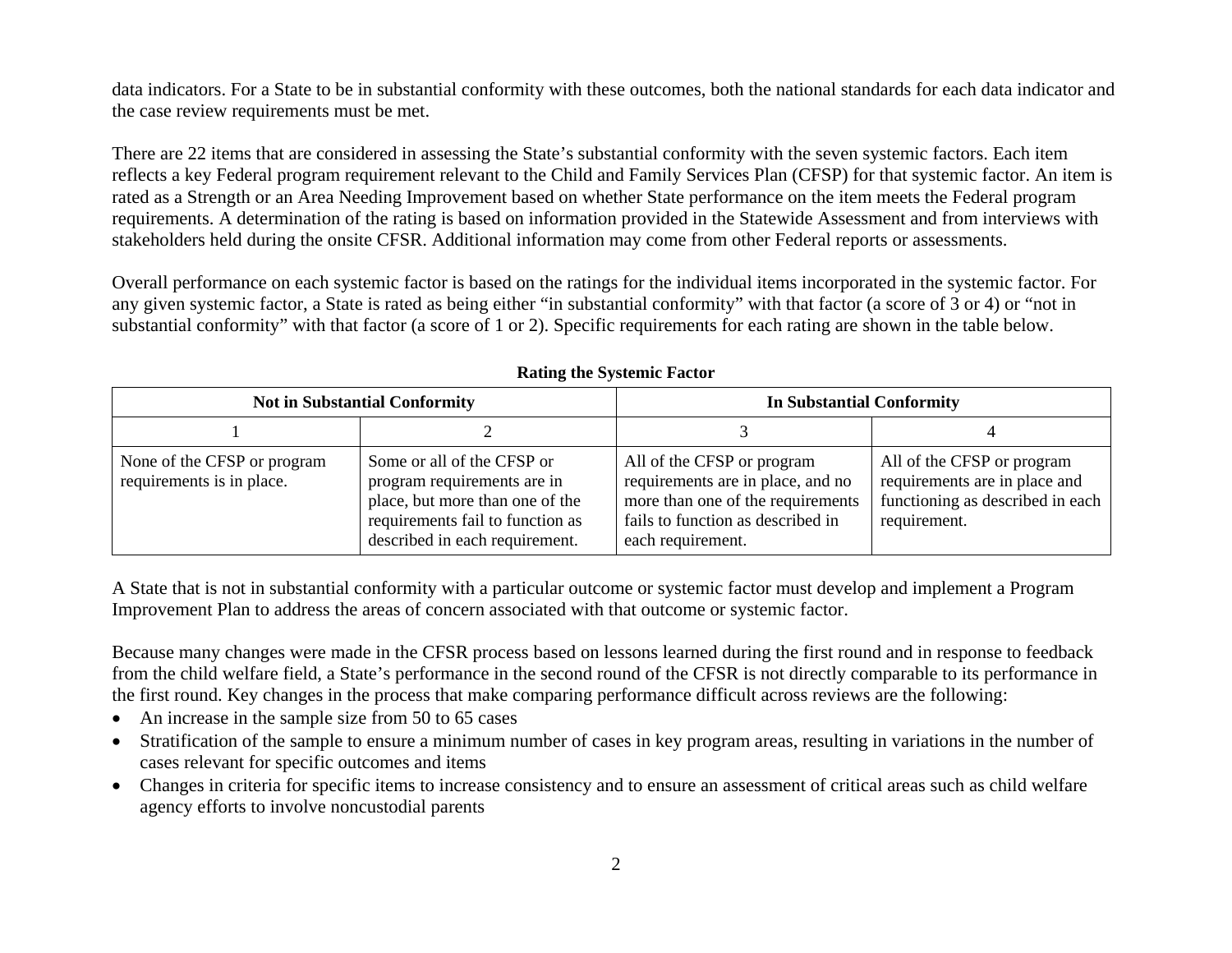The specific findings regarding the State's performance on safety and permanency outcomes are presented in table 1 at the end of this Executive Summary. Findings regarding well-being outcomes are presented in table 2. Table 3 presents the State's performance with regard to the seven systemic factors assessed through the CFSR. In the following sections, key findings are summarized for each outcome and systemic factor. Information also is provided about the State's performance on each outcome and systemic factor during the Federal Year 2009 CFSR.

## **Key CFSR Findings Regarding Outcomes**

Michigan did not achieve substantial conformity with any of the seven CFSR outcomes. The State did achieve overall ratings of Strength for the following individual items:

- Foster care reentries (item 5)
- •Proximity of foster care placement (item 11)
- •Placement with siblings (item 12)

Additionally, Michigan met the national standard for the data indicator pertaining to placement stability.

Although the State's performance on Well-Being Outcome 2 (Children receive appropriate services to meet their educational needs) did not meet the required 95-percent level for substantial conformity, performance on this outcome was fairly high; the outcome was substantially achieved in 89.5 percent of the cases. In addition, although the State's performance on the items pertaining to repeat maltreatment, relative placement, and addressing the educational needs of children did not reach the 90-percent level required for an overall rating of Strength, 85 percent, 88 percent, and 89 percent, respectively, of the cases reviewed were rated as a Strength for these items.

In addition to these positive CFSR findings, HHS acknowledges the efforts being made by Michigan to improve practice and enhance services to children and families served by Michigan DHS and its stakeholders. During the course of the 2009 CFSR, several practices and strategies were identified as contributing to the State's improvement efforts. Improvements included a strong commitment and collaboration of DHS and the courts to address barriers preventing permanency for youth who had either been awaiting adoption or reunification through the initiation of Adoption Forums (now called Permanency Forums). DHS and court collaboration also is demonstrated through implementation of the Absent Parent Protocol. Also noted was DHS's collaboration with the Department of Community Health (DCH) on the 1915(c) Waiver for Children with Serious Emotional Disturbances to enhance efforts for permanency for those youth who have severe emotional needs. The CFSR identified that the use of Families First and Family Reunification services provide a foundation for services to families. Additionally, acknowledging the need to reduce caseloads and taking steps to hire additional staff demonstrates the State's continued commitment to enhance services to Michigan's children and their families.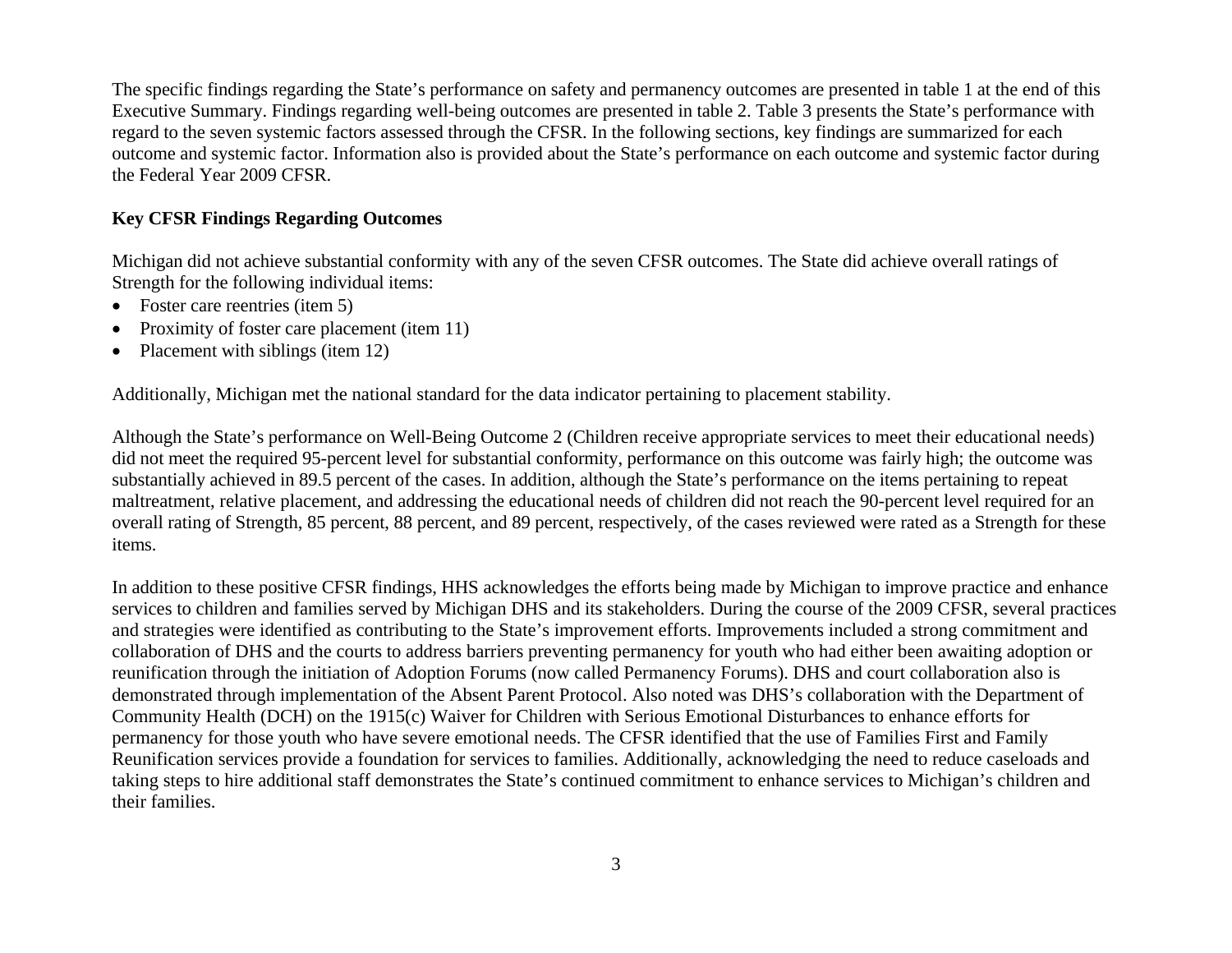The CFSR also identified the following key concerns with regard to the State's performance in achieving the desired outcomes for children and families:

- Permanency Outcome 1 (Children have permanency and stability in their living situations) was substantially achieved in 47.5 percent of the cases reviewed.
- Well-Being Outcome 1 (Families have enhanced capacity to provide for children's needs) was substantially achieved in 46.2 percent of the cases reviewed.
- Item 10, pertaining to other planned permanent living arrangement (OPPLA), was rated as a Strength in 40 percent of applicable cases.
- Item 17, pertaining to needs and services of child, parents, and foster parents, was rated as a Strength in 48 percent of applicable cases.
- Item 18, pertaining to child and family involvement in case planning, was rated as a Strength in 46 percent of the applicable cases.
- •Item 20, pertaining to caseworker visits with parents, was rated as a Strength in only 31 percent of applicable cases.
- Michigan did not meet the national standard for the data indicators pertaining to the absence of maltreatment recurrence, the absence of maltreatment of children in foster care by foster parents or facility staff, timeliness and permanency of reunification, timeliness of adoptions, and permanency for children in foster care for extended time periods.

The State's low performance on the outcomes assessed by the CFSR may be attributed in part to State budget cuts that have had a negative impact on the ability of the State to provide services to children and families who come into contact with the child welfare system, particularly in-home service cases. The cutbacks have affected a wide range of services, including preventive services, flexible funding, and services necessary to promote permanency for children. Despite the presence of the Michigan Youth Opportunities Initiative in some parts of the State, adequate services to prepare children for independent living are not provided.

In addition, key services such as mental health and inpatient substance abuse treatment are difficult to access if families do not have private insurance or are not covered by the State's Medicaid system. Engagement of parents and children in planning presents a challenge as Team Decision Making (TDM) has not been fully implemented throughout the life of the case.

## **Key CFSR Findings Regarding Systemic Factors**

With regard to systemic factors, Michigan is in substantial conformity with the systemic factors pertaining to Staff and Provider Training; Agency Responsiveness to the Community; and Foster and Adoptive Parent Licensing, Recruitment, and Retention. The State is not in substantial conformity with the systemic factors pertaining to Statewide Information System, Case Review System, Quality Assurance System, and Service Array and Resource Development.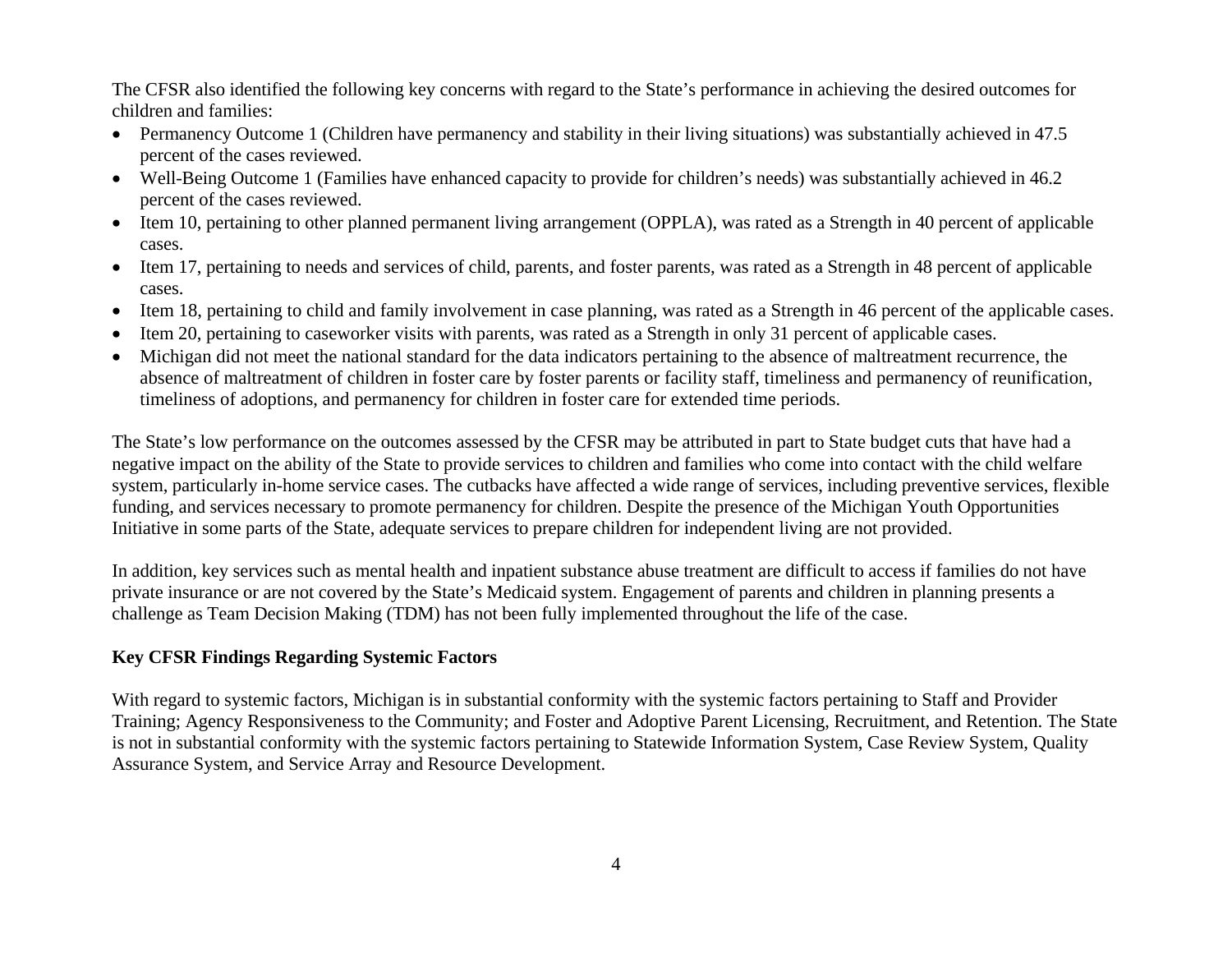# **I. KEY FINDINGS RELATED TO OUTCOMES**

### **Safety Outcome 1: Children are, first and foremost, protected from abuse and neglect**

Safety Outcome 1 incorporates two items. One pertains to the timeliness of initiating a response to a child maltreatment report (item 1), and the other relates to the recurrence of substantiated or indicated maltreatment within a 6-month time period (item 2). Safety Outcome 1 also incorporates two national data indicators for which national standards have been established. These data indicators measure the absence of maltreatment recurrence and the absence of maltreatment of children in foster care by foster parents or facility staff.

Michigan is not in substantial conformity with Safety Outcome 1. The outcome was substantially achieved in 61.5 percent of the cases reviewed. This percentage is less than the 95 percent required for a determination of substantial conformity. The outcome was substantially achieved in 89 percent of applicable Berrien County cases, 60 percent of applicable Kent County cases, and 42 percent of applicable Wayne County cases. In addition, the State did not meet the national standards for the data indicators pertaining to the absence of maltreatment recurrence within 6 months and the absence of maltreatment of children in foster care by foster parents or facility staff.

The 2009 CFSR case reviews found that the agency was not consistent in initiating a response and completing face-to-face contacts to a maltreatment report within the timeframes established by State policy. Additionally, in 3 of the 20 applicable cases, there were two substantiated maltreatment reports involving similar circumstances within a 6-month time period.

Michigan also was not in substantial conformity with this outcome in its 2002 CFSR and was required to address the outcome in its Program Improvement Plan. The primary concern identified in the 2002 review was that the State was not effective in responding to maltreatment reports in accordance with State established timeframes, particularly regarding face-to-face contact.

To address the identified concern, the State implemented the following strategies:

- •Incorporated CFSR standards for investigative contacts into the Child Protective Services Peer Review Tool
- •Revised policy and associated forms addressing process to be followed for exceptions to face-to-face guidelines
- •Provided increased supervisory monitoring of face-to-face contacts through a case reading process

The State met its goals for this outcome by the end of its Program Improvement Plan implementation period.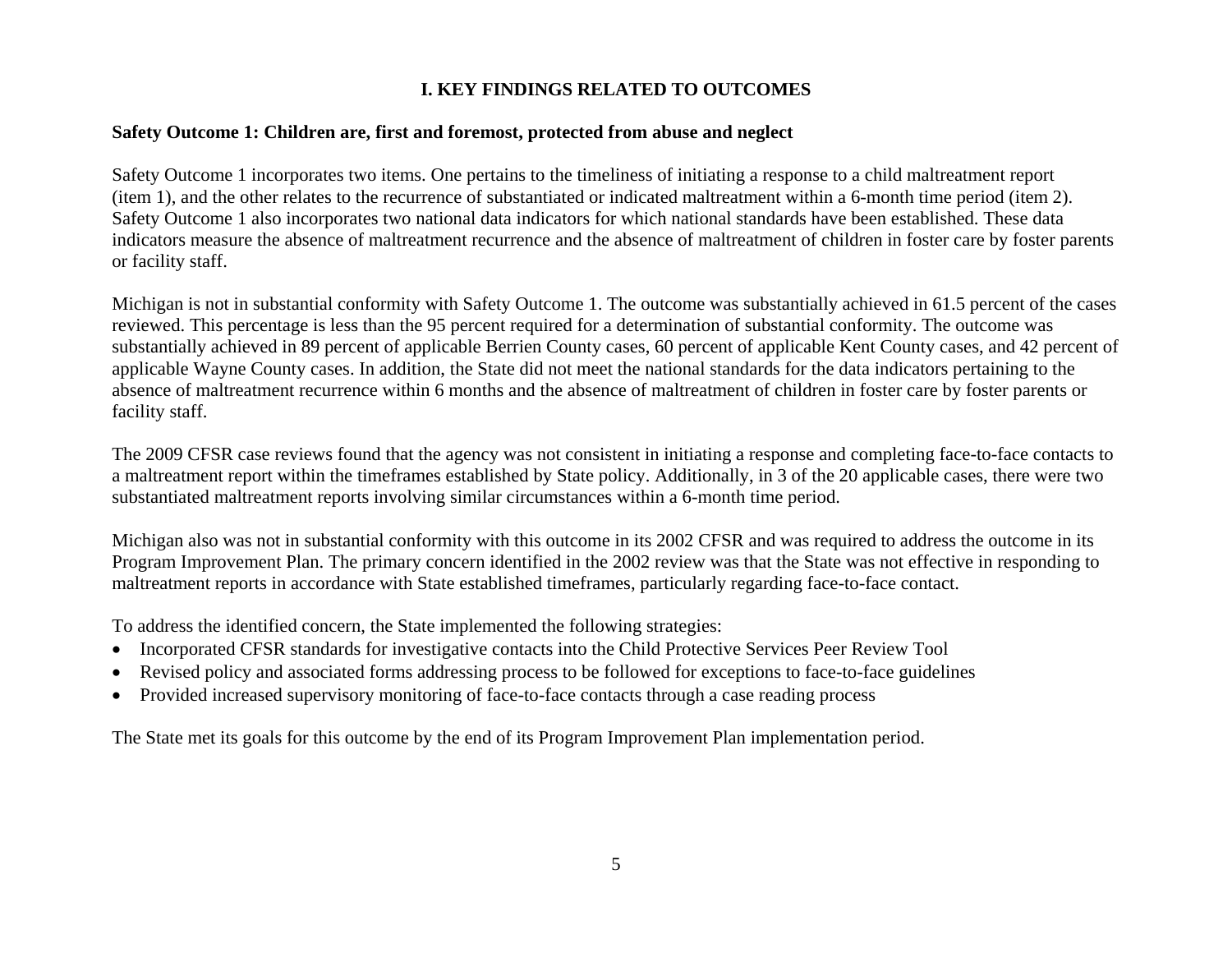## **Safety Outcome 2: Children are safely maintained in their homes when possible and appropriate**

Performance on Safety Outcome 2 is assessed through two items. One item (item 3) assesses State efforts to prevent children's removal from their homes by providing the family with services to ensure children's safety while they remain in their homes. The other item (item 4) assesses efforts to manage safety and reduce risk of harm to children in their own homes and in their foster care placements.

Michigan is not in substantial conformity with Safety Outcome 2. The outcome was substantially achieved in 64.6 percent of the cases reviewed. This percentage is less than the 95 percent required for substantial conformity. The outcome was substantially achieved in 65 percent of Berrien County cases, 59 percent of Kent County cases, and 68 percent of Wayne County cases.

The 2009 CFSR case reviews identified the following concerns in many of the cases reviewed:

- Children remaining in their own homes continued to be at risk either because services were not provided, or the services that were provided did not target the key safety concerns.
- There was a lack of initial and ongoing safety and risk assessments.
- There were continued risk concerns in the home that were not addressed and/or monitored by the agency.

Michigan also was not in substantial conformity with this outcome in its 2002 CFSR and was required to address the outcome in its Program Improvement Plan. The primary concern identified in the 2002 review was that the State was not consistently effective in addressing the risk of harm to children, particularly in situations in which relative placements were occurring without home studies and background checks. Additionally, there were cases in which the family's history with child welfare was not taken into account in the assessment of risk often because the information had not been collected or was not available to the caseworker.

To address the identified concern, the State implemented the following strategies:

- Revised policy and implemented changes to the Child Assessment of Needs and Strengths (CANS) to ensure that the top three needs and strengths identified are addressed in service plans
- Revalidated the Structured Decision Making (SDM) initial risk assessment and reassessment tools and conducted case reads to determine accuracy of tool completion
- Developed and provided training to supervisors on the accurate use and completion of the SDM Safety Assessment to enhance supervisory oversight
- Revised policy to require background checks of relative caregivers prior to or at the time of placement
- •Piloted and evaluated the use of a tablet PC for after-hour background checks

The State met its goals for this outcome by the end of its Program Improvement Plan implementation period.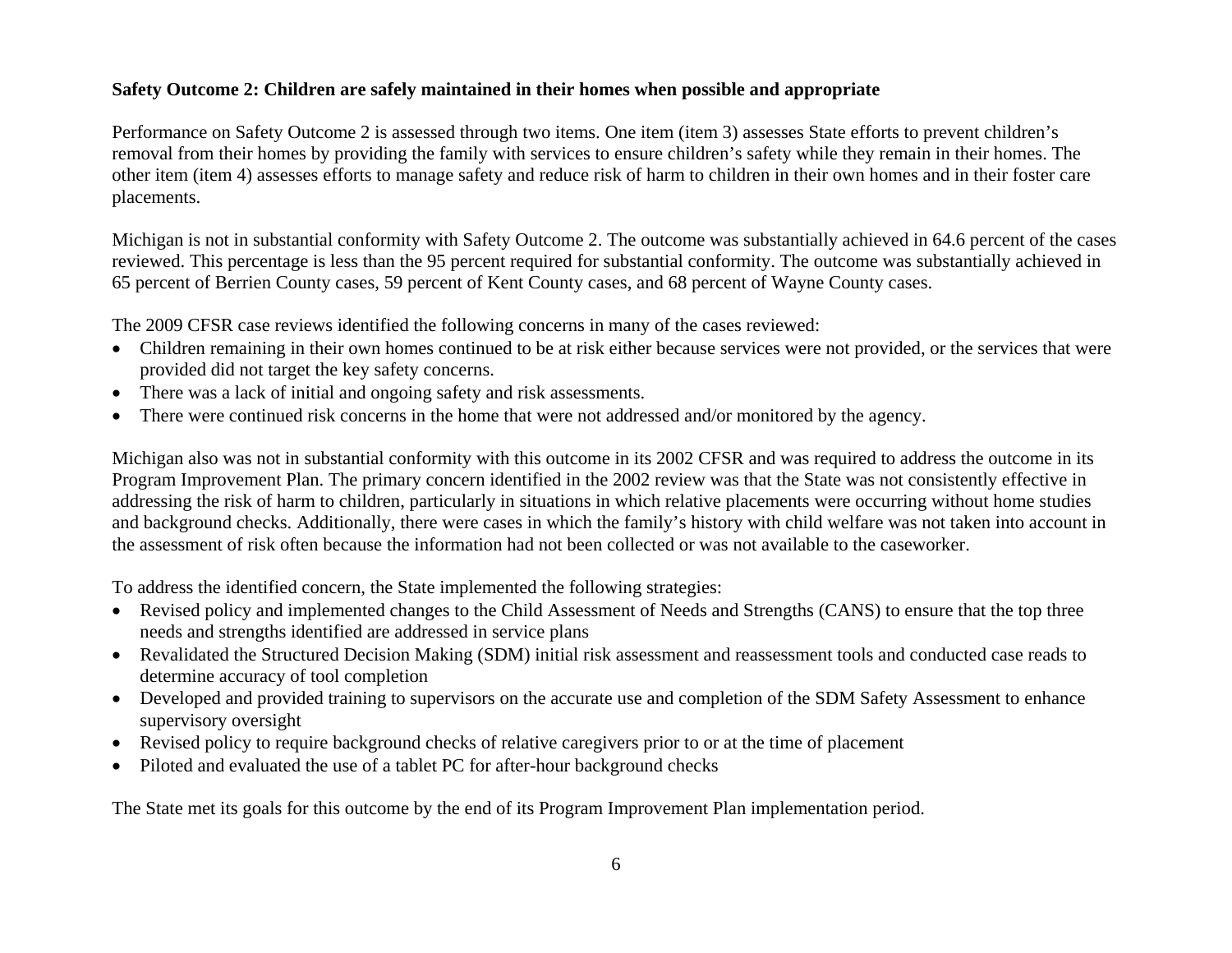### **Permanency Outcome 1: Children have permanency and stability in their living situations**

Six items are incorporated in the assessment of Permanency Outcome 1, although not all of them are relevant for all of the foster care cases reviewed. The items pertain to State efforts to prevent foster care reentry (item 5), ensure placement stability for children in foster care (item 6), and establish appropriate permanency goals for children in foster care in a timely manner as well as seeking termination of parental rights (TPR) in accordance with the requirements of the Adoption and Safe Families Act (ASFA) (item 7). Depending on the child's permanency goal, the remaining items focus on an assessment of State efforts to achieve permanency goals (such as reunification, guardianship, adoption, or permanent placement with relatives) in a timely manner (items 8 and 9), or to ensure that children who have a case goal of OPPLA are in stable, long-term placements and are adequately prepared for eventual independent living (item 10).

Permanency Outcome 1 also incorporates four national data indicators for which national standards have been established. These data indicators measure the timeliness and permanency of reunification, the timeliness of adoptions, permanency for children in foster care for extended time periods, and placement stability.

Michigan is not in substantial conformity with Permanency Outcome 1. The outcome was substantially achieved in 47.5 percent of the cases reviewed. This percentage is less than the 95 percent required for a determination of substantial conformity. The outcome was substantially achieved in 60 percent of Berrien County cases, 50 percent of Kent County cases, and 40 percent of Wayne County cases. In addition to case review findings, Michigan did not meet the national standard for the data indicators pertaining to timeliness and permanency of reunification, timeliness of adoptions, and permanency for children in foster care for extended time periods. However, the State met the national standard for the data indicator pertaining to placement stability.

The 2009 CFSR case reviews found that foster care reentry was a rare occurrence. However, the 2009 CFSR also identified the following concerns in many of the cases reviewed:

- The State was not consistent with regard to ensuring placement stability for children in foster care.
- •The child's permanency goal was either not appropriate or not established in a timely manner.
- •The agency had not consistently sought TPR in accordance with the requirements of ASFA.
- • The State was not consistent in making diligent efforts to achieve permanency for children through reunification, guardianship, or adoption.
- The State was not consistent with regard to ensuring that children with a case plan goal of OPPLA had a permanent placement and/or were receiving services to ensure a successful transition from foster care to independent living.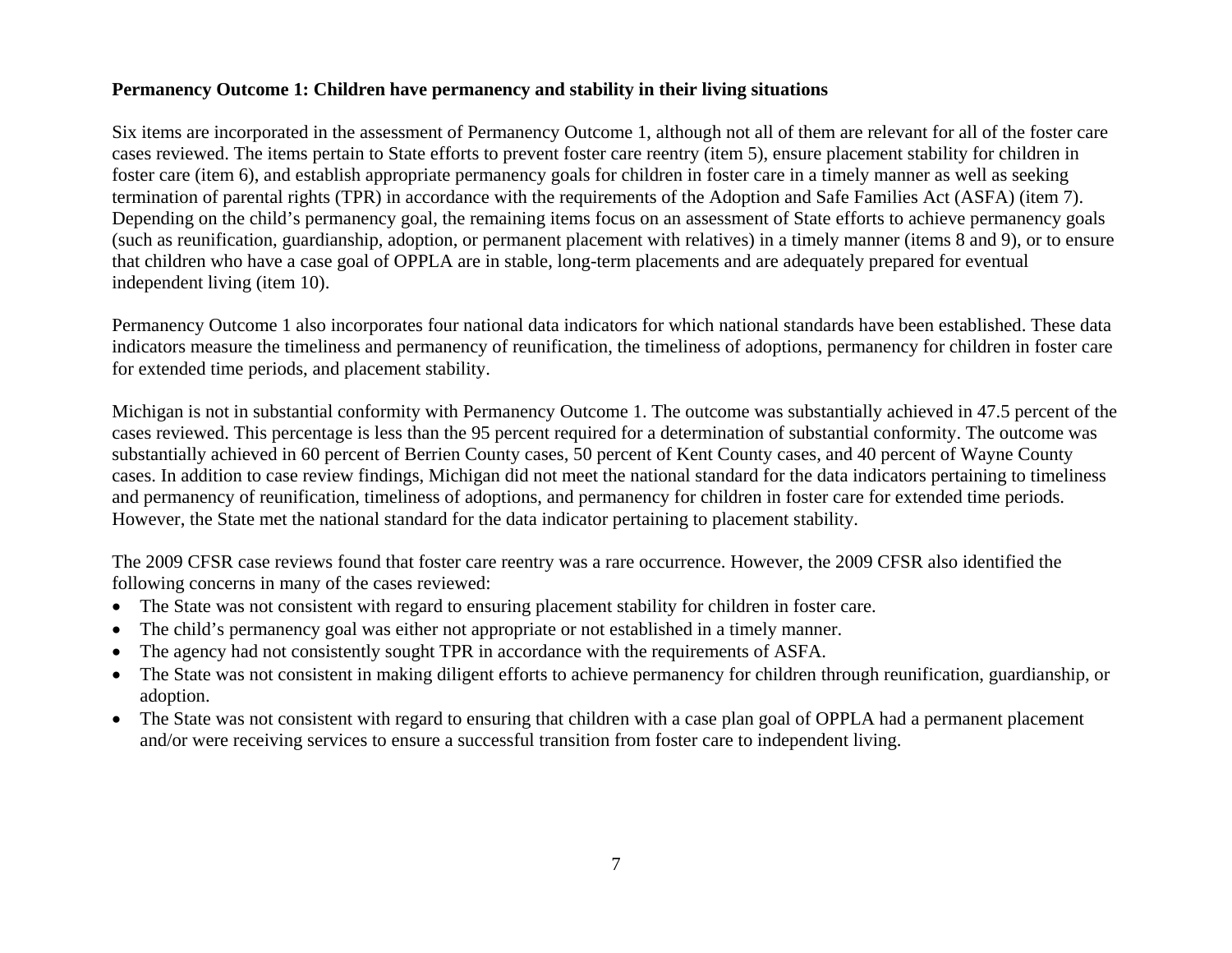Michigan also was not in substantial conformity with this outcome in its 2002 CFSR and was required to address the outcome in its Program Improvement Plan. The following concerns were identified in the 2002 review:

- The State was not consistent with regard to ensuring placement stability for children in foster care.
- The State did not consistently make concerted efforts to achieve reunification or permanent placement with a relative in a timely manner.

To address the identified concerns, the State implemented the following strategies:

- Incorporated improvement goals for foster care placement stability into the management annual performance objectives
- •Developed and implemented strategies to increase the number of foster homes in order to improve placement stability
- •Expanded the Family to Family program, as resources allowed, to a minimum of 30 sites
- •Implemented policy to require TDM in Family to Family sites when placement changes were being considered
- •Reviewed and revised court rules regarding child protection disposition, permanency planning, and termination hearings
- • Developed and distributed a management report identifying relative placements that extend beyond 12 months to address the length of time in foster care

The State met its goals for this outcome by the end of its Program Improvement Plan implementation period.

### **Permanency Outcome 2: The continuity of family relationships and connections is preserved for children**

Permanency Outcome 2 incorporates six items that assess State performance with regard to (1) placing children in foster care near their parents and close relatives (item 11); (2) placing siblings together (item 12); (3) ensuring frequent visitation between children and their parents and siblings in foster care (item 13); (4) preserving connections of children in foster care with extended family, community, cultural heritage, religion, and schools (item 14); (5) seeking relatives as potential placement resources (item 15); and (6) promoting relationships between children and their parents while the children are in foster care (item 16).

Michigan is not in substantial conformity with Permanency Outcome 2. The outcome was substantially achieved in 72.5 percent of the cases reviewed. This percentage is less than the 95 percent required for a determination of substantial conformity. The outcome was substantially achieved in 70 percent of applicable Berrien County cases, 60 percent of applicable Kent County cases, and 80 percent of applicable Wayne County cases.

The 2009 CFSR case reviews found that the State was effective with regard to placing children in close proximity to their parents and placing siblings together in foster care. Additionally, although not rated a Strength, in 29 of the 33 cases reviewed, the State made concerted efforts to seek and assess relatives as placement resources. However, the 2009 CFSR also identified the following concerns in many of the cases reviewed: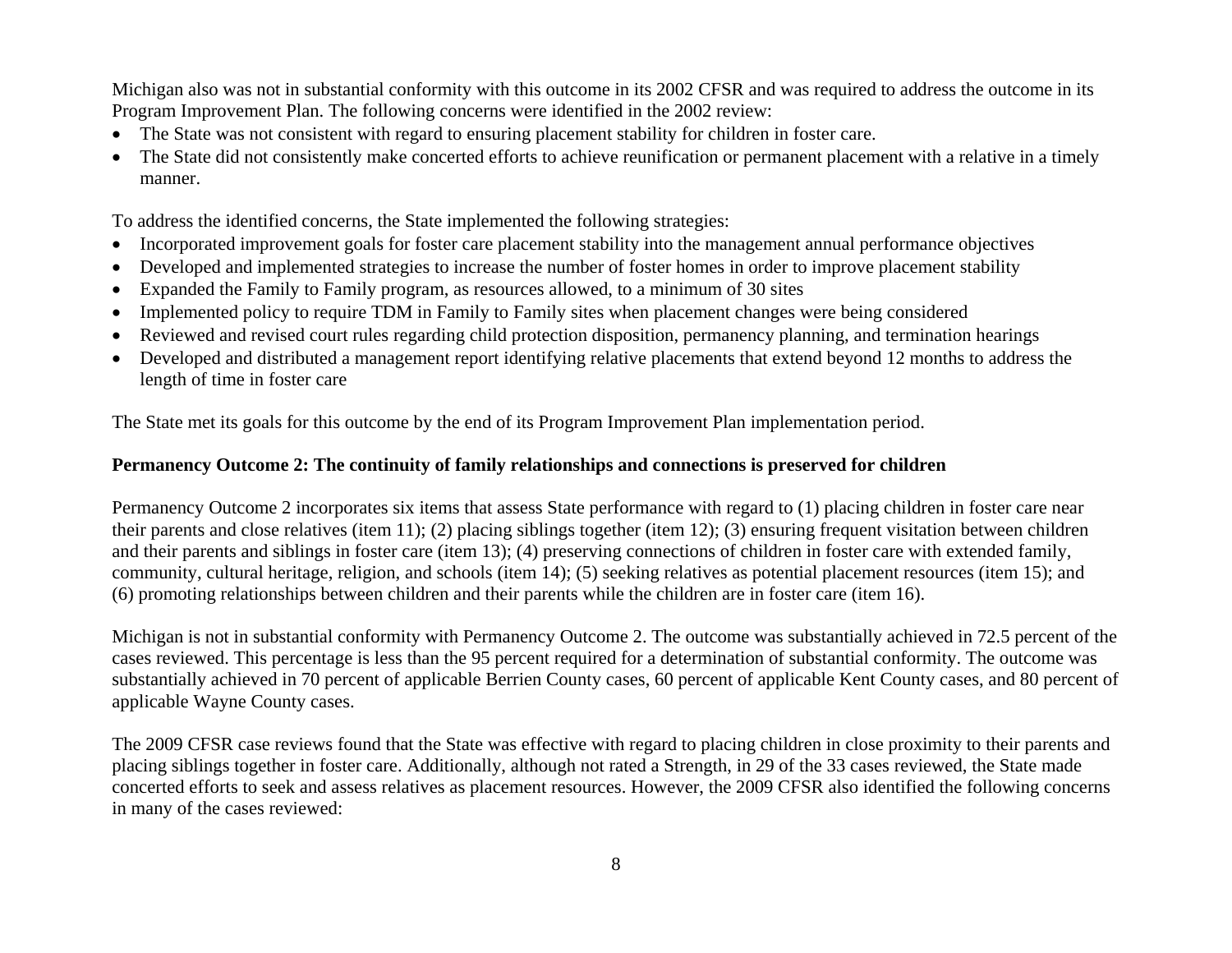- The frequency and quality of visitation between children in foster care and their parents and siblings were insufficient to meet the needs of the children and families.
- The State was not consistent with regard to concerted efforts to preserve connections of children in foster care to extended families and to their culture and community.
- The State had not made concerted efforts to support the child's relationship with the mother or father while the child was in foster care.

Michigan also was not in substantial conformity with Permanency Outcome 2 during its 2002 CFSR and was required to address this outcome in its Program Improvement Plan. The following concerns were identified in the 2002 review:

- The State did not consistently place siblings together in foster care.
- The State did not consistently promote sufficient visitation between children and their parents and siblings in foster care.
- The State did not consistently seek and assess relatives as placement resources, particularly in instances when one relative was deemed unsuitable for placement.
- The State did not consistently make concerted efforts to support or strengthen the parent-child relationship.

To address the identified concerns, the State implemented the following strategies:

- Developed and implemented strategies to increase the number of foster/relative placement resources
- Provided guidance to staff on licensing variances to facilitate placement of large sibling groups
- Provided increased supervisory monitoring of sibling placements and parent and sibling visitation to facilitate a decrease in the number of siblings placed apart and increase parent and sibling visitation
- Collaborated with the State Court Administrative Office (SCAO) in developing and implementing the Absent Parent Protocol to search for and engage parents early in the case, as well as identify relative resources
- Developed and disseminated a relative resource guide and corresponding instructions to staff geared to increase identification of and placement with relatives
- Developed and implemented a training to address parent/child visitation and how to strengthen the parent/child relationship

The State met its goals for this outcome by the end of its Program Improvement Plan implementation period.

## **Well-Being Outcome 1: Families have enhanced capacity to provide for their children's needs**

Well-Being Outcome 1 incorporates four items. One item pertains to State efforts to ensure that the service needs of children, parents, and foster parents are assessed and that the necessary services are provided to meet identified needs (item 17). A second item examines State efforts to actively involve parents and children (when appropriate) in the case planning process (item 18). The two remaining items examine the frequency and quality of caseworker contacts with the children in their caseloads (item 19) and with the children's parents (item 20).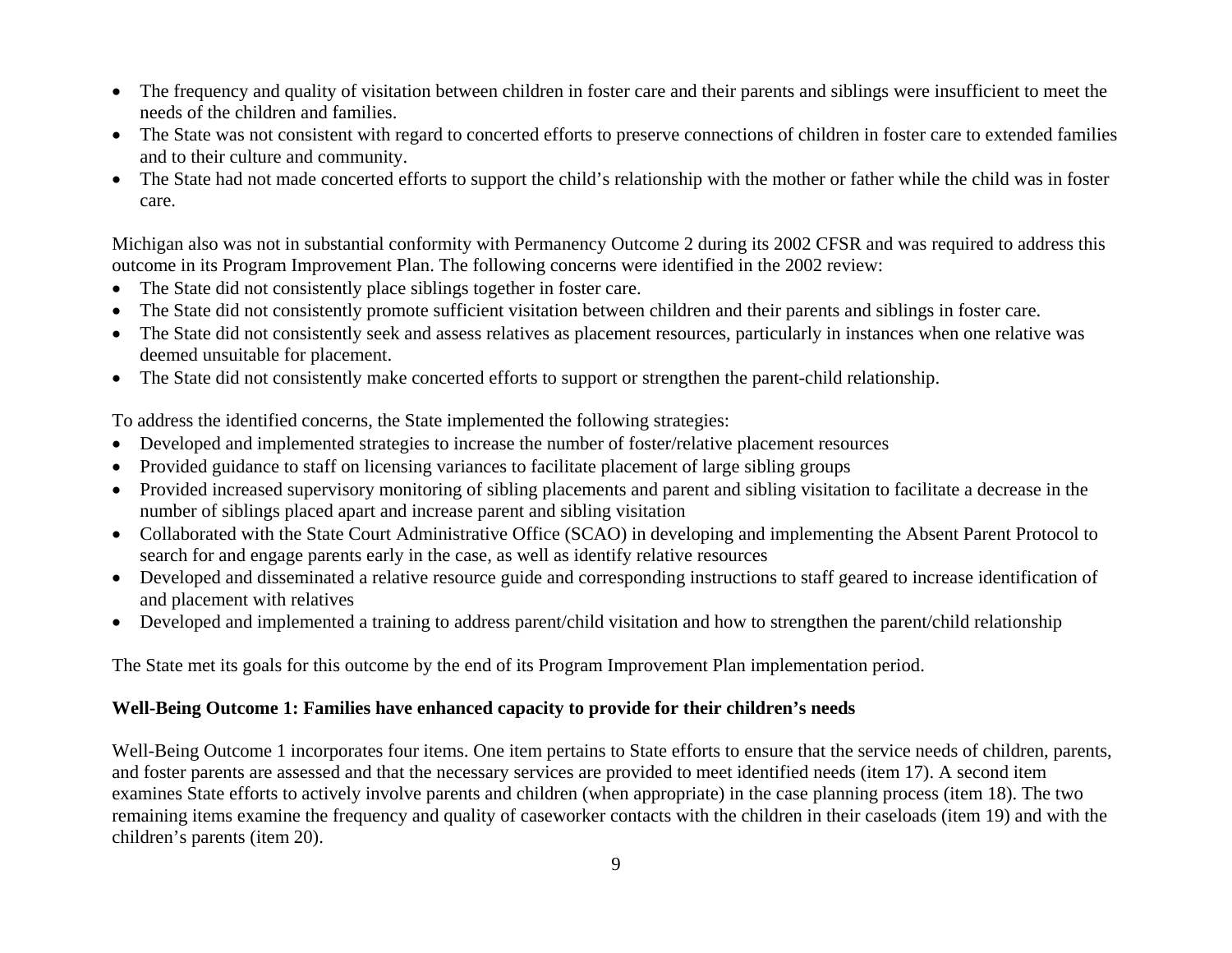Michigan is not in substantial conformity with Well-Being Outcome 1. The outcome was substantially achieved in 46.2 percent of the cases reviewed. This percentage is less than the 95 percent required for a determination of substantial conformity. The outcome was substantially achieved in 53 percent of Berrien County cases, 47 percent of Kent County cases, and 42 percent of Wayne County cases. In addition, the outcome was substantially achieved in 67.5 percent of the 40 foster care cases and 12 percent of the 25 in-home services cases.

The 2009 CFSR case reviews found that, in general, the agency was effective in assessing and meeting the service needs of children in foster care. However, the 2009 CFSR also identified the following concerns in many of the cases reviewed:

- The State was not consistent in assessing and meeting the needs of children receiving in-home services, foster parents, mothers, and fathers.
- The State did not make concerted efforts to involve children, mothers, and fathers in case planning in both the foster care and inhome services cases, although children in the foster care cases were more likely to be involved than children in the in-home services cases.
- The frequency and quality of caseworker visits with children, particularly children in the in-home services cases, were not sufficient to ensure the child's safety and well-being.
- The frequency and quality of caseworker visits with parents were not sufficient to monitor the safety and well-being of the child or promote attainment of case goals.

Michigan also was not in substantial conformity with Well-Being Outcome 1 during its 2002 CFSR and was required to address the outcome in its Program Improvement Plan. The following concerns were identified in the 2002 review:

- The State was not consistent in assessing and addressing the service needs of children, parents, or foster parents.
- •The State was not consistent in involving parents and children in the case planning process.
- The frequency and quality of caseworker contacts with children and parents was not of sufficient quality or quantity to ensure the children's safety or well-being.

To address the identified concerns, the State implemented the following strategies:

- Incorporated SDM tools into Michigan's automated child welfare information system, the Service Worker Support System (SWSS), and provided training to staff
- Revised the SDM CANS tools to include the developmental stages of children and provided training to staff
- •Revised treatment plans to include foster parents' needs in relation to caring for the children placed in their homes
- Collaborated with SCAO in developing and implementing the Absent Parent Protocol to search for and engage parents early in the case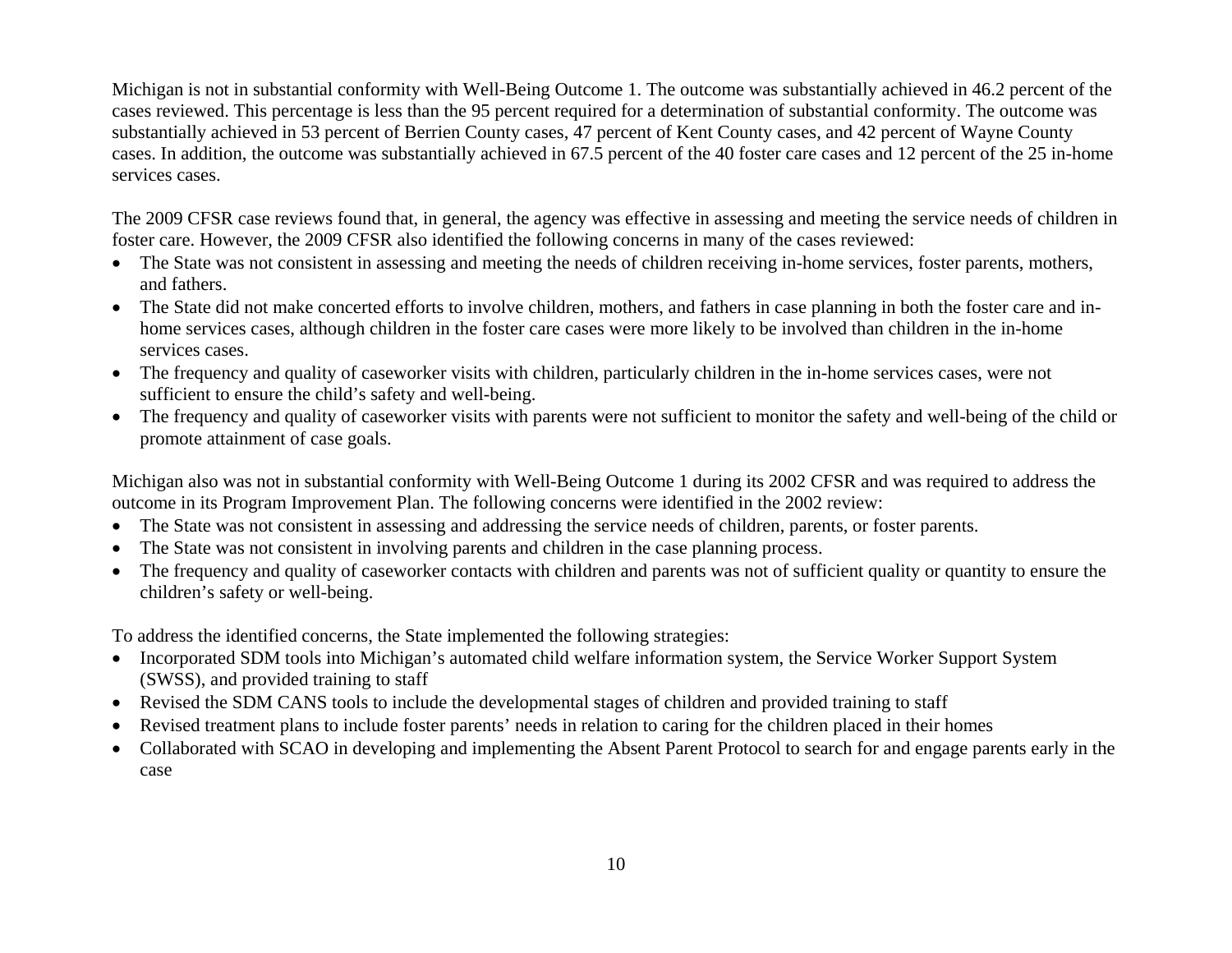- Revised policy and provided training on the frequency and quality of caseworker contact
- Expanded the Family to Family program, as resources allowed, to a minimum of 30 sites

The State met its goals for this outcome by the end of its Program Improvement Plan implementation period.

# **Well-Being Outcome 2: Children receive appropriate services to meet their educational needs**

Only one item is incorporated under Well-Being Outcome 2. It pertains to State efforts to assess and meet the educational needs of children in foster care and, when relevant, children in the in-home services cases (item 21).

Michigan is not in substantial conformity with Well-Being Outcome 2. The outcome was substantially achieved in 89.5 percent of the 38 applicable cases. This percentage is less than the 95 percent required for substantial conformity. The outcome was substantially achieved in 73 percent of applicable Berrien County cases, 89 percent of applicable Kent County cases, and 100 percent of applicable Wayne County cases. In addition, the outcome was substantially achieved in 97 percent of the 34 applicable foster care cases and 25 percent of the 4 applicable in-home services cases.

The 2009 CFSR case reviews found that, in general, the educational needs of children in foster care were being appropriately and adequately assessed and addressed. However, in several of the applicable in-home services cases and one applicable foster care case, educational needs were not assessed or addressed, although education-related concerns were apparent.

Michigan also was not in substantial conformity with Well-Being Outcome 2 during its 2002 CFSR and was required to address the outcome in its Program Improvement Plan. The key concern identified in the 2002 CFSR was that the State did not consistently make concerted efforts to ensure that educational needs were assessed and appropriate services provided.

To address the identified concern, the State implemented the following strategies:

- Modified SDM CANS and provided training to staff on how to use the tools to identify educational needs
- Expanded the Family to Family program, as resources allowed, to a minimum of 30 sites

The State met its goals for this outcome by the end of its Program Improvement Plan implementation period.

# **Well-Being Outcome 3: Children receive adequate services to meet their physical and mental health needs**

This outcome incorporates two items pertaining to State efforts to assess and meet the physical health (item 22) and mental health (item 23) needs of children in foster care and children in the in-home services cases, if relevant.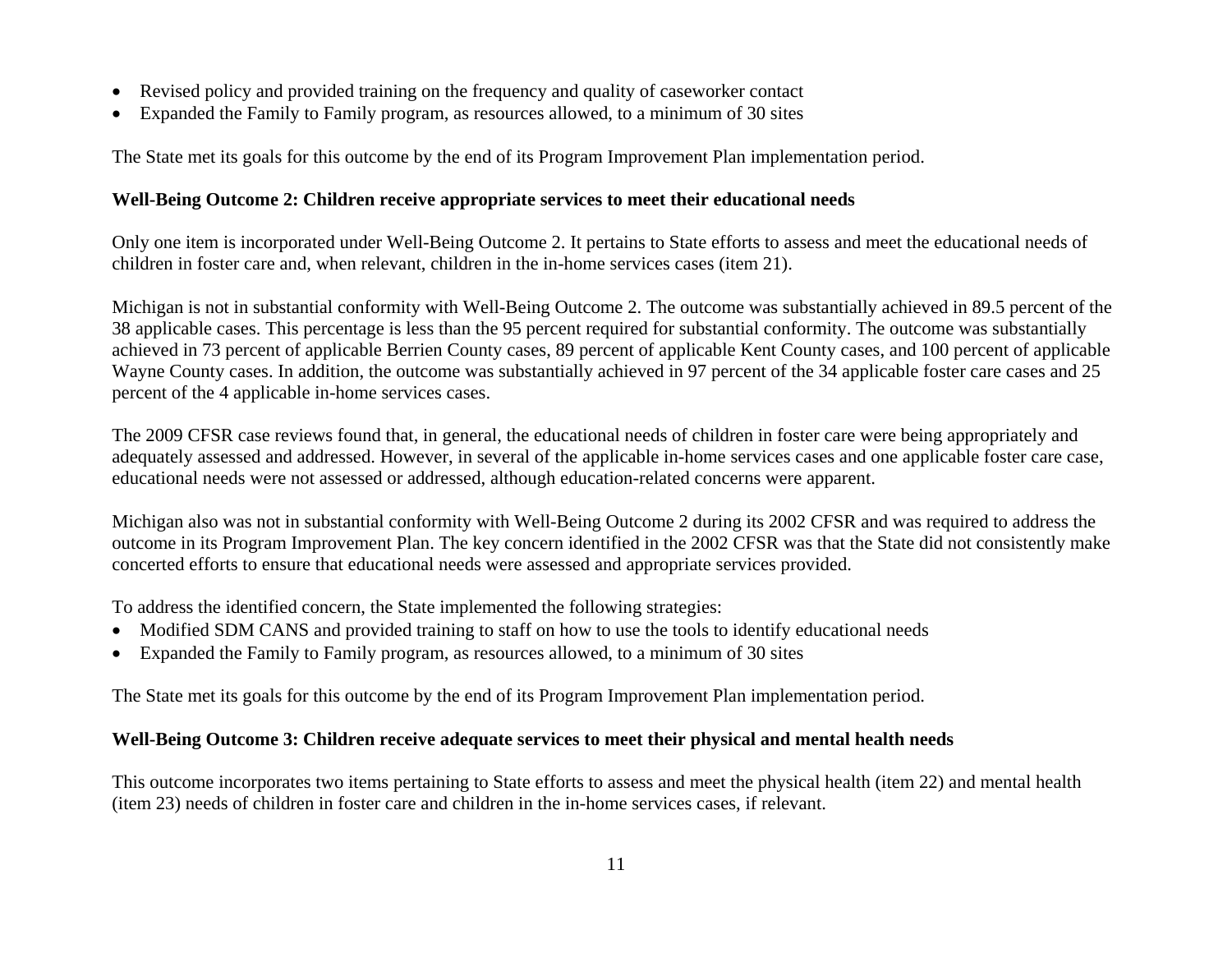Michigan is not in substantial conformity with Well-Being Outcome 3. The outcome was substantially achieved in 72.4 percent of the 58 applicable cases. This percentage is less than the 95 percent required for a determination of substantial conformity. The outcome was substantially achieved in 60 percent of applicable Berrien County cases, 86 percent of applicable Kent County cases, and 72 percent of applicable Wayne County cases. In addition, the outcome was substantially achieved in 85 percent of the 40 foster care cases and 44 percent of the 18 applicable in-home services cases.

The 2009 CFSR case reviews found that, in general, the physical and dental needs of children in foster care were appropriately assessed and adequately addressed. However, the 2009 CFSR also found that for several children in the in-home services cases, the physical and dental needs were not adequately assessed and/or addressed. Additionally, the State was not consistently effective in meeting children's mental health needs, and was more likely to meet the mental health needs of children in foster care than those receiving in-home services.

Michigan also was not in substantial conformity with Well-Being Outcome 3 during its 2002 CFSR and was required to address the outcome in its Program Improvement Plan. The key concern identified in the 2002 review was that the State was not consistently effective in meeting children's mental health needs.

To address the identified concern, the State implemented the following strategies:

- Revised SDM CANS to address children's mental health needs
- •Convened a Medicaid workgroup to develop recommendations addressing assessment and access to mental health services
- Collaborated with DCH to improve mental health services

The State met its goals for this outcome by the end of its Program Improvement Plan implementation period.

## **II. KEY FINDINGS RELATED TO SYSTEMIC FACTORS**

#### **Statewide Information System**

Substantial conformity with the systemic factor of Statewide Information System is determined by whether the State is operating an information system that can provide accurate and timely information pertaining to the status, demographic characteristics, location, and case goals for the placement of every child in foster care.

Michigan is not in substantial conformity with the systemic factor of Statewide Information System in the 2009 CFSR. The 2009 CFSR determined that the State cannot use its information system, the SWSS, to identify the placement location of every child in foster care because information about placement changes is not always entered into the system in a timely manner.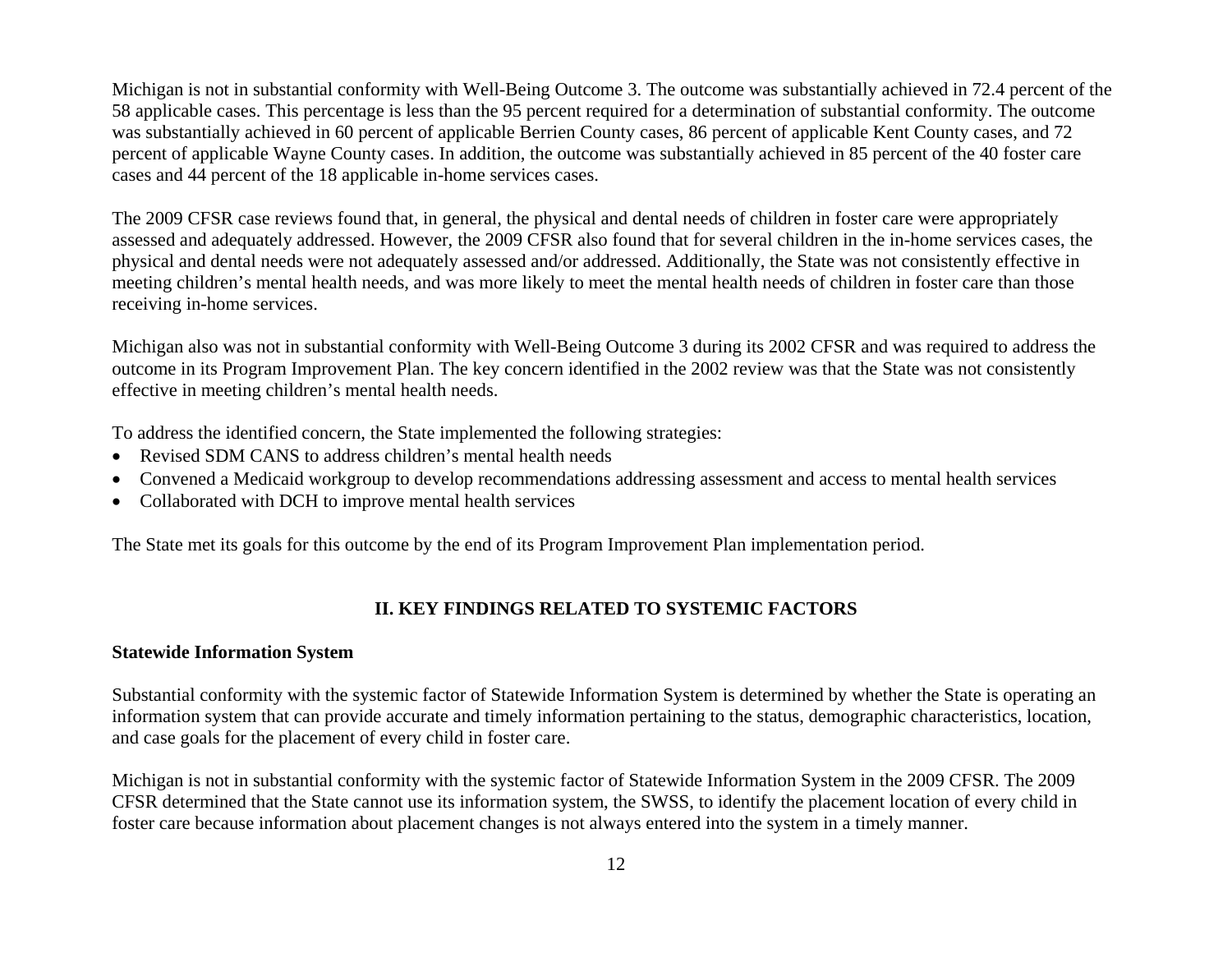Michigan was in substantial conformity with this factor in its 2002 CFSR and was not required to address the factor in its Program Improvement Plan.

## **Case Review System**

Five items are included in the assessment of State performance for the systemic factor of Case Review System. The items examine development of case plans and parent involvement in that process (item 25), the consistency of 6-month case reviews (item 26) and 12-month permanency hearings (item 27), implementation of procedures to seek TPR in accordance with the timeframes established in ASFA (item 28), and notification of foster and pre-adoptive parents and relative caregivers about case reviews and hearings to be held regarding the children in their care and about their right to be heard in those proceedings (item 29).

Michigan is not in substantial conformity with the systemic factor of Case Review System. The 2009 CFSR determined that the State is conducting case reviews and holding permanency hearings in a timely manner. However, the CFSR also identified the following concerns:

- The State is not consistently involving parents in case plan development.
- •TPR is not consistently being filed in a timely manner.
- •The State is not consistent in providing notification of hearings to caregivers.

Michigan also was not in substantial conformity with this factor in its 2002 CFSR and was required to address the factor in its Program Improvement Plan. The following concerns were identified in the 2002 review:

- Parents were not consistently involved in the case planning process.
- •Case plans were generic and not individualized to meet the needs of the family.
- Permanency hearings were not consistently held in a timely manner and did not consistently focus on advancing permanency.
- • Notifications to foster parents about hearings and reviews were not consistent, and foster parents were not consistently provided opportunities to have input into court hearings.

To address these concerns, the State implemented the following strategies:

- Developed and implemented the Absent Parent Protocol to locate absent parents
- •Amended policy to require contacts with the noncustodial parent to ensure the involvement of both parents in case planning
- • Provided increased supervisory monitoring of case plan development through the case reading process to ensure involvement by parents and children
- Amended Updated Service Plans to include a place for parents' comments on their progress in achieving mutually agreed upon goals
- Ensured court compliance with statutory requirements for permanency planning hearings (PPH) through an administrative order issued by the SCAO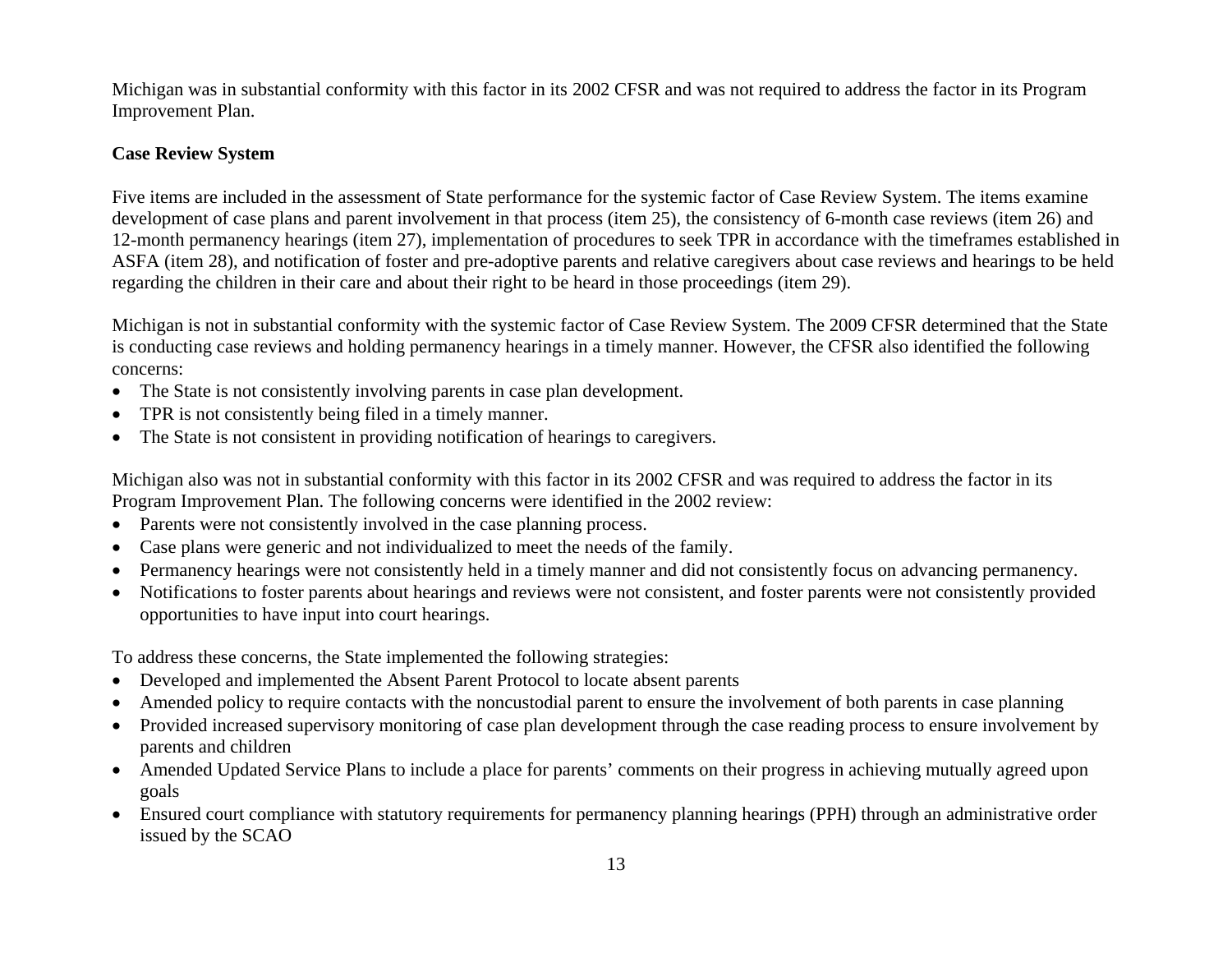- Established policy requiring supervising agencies to advise the court of the requirement for the PPH at the conclusion of the review hearing required to generate a Notice of Court Hearing to caregivers
- Used technical assistance to determine which State policies and procedures could be streamlined to facilitate improvements

The State met its goals for this systemic factor by the end of its Program Improvement Plan implementation period.

### **Quality Assurance System**

Performance with regard to the systemic factor of Quality Assurance (QA) System is based on whether the State has developed standards that ensure the safety and health of children in foster care (item 30), and whether the State is operating a statewide QA system that evaluates the quality and effectiveness of services and measures program strengths and areas needing improvement (item 31).

Michigan is not in substantial conformity with the systemic factor of QA System. The 2009 CFSR determined that the State has developed and implemented standards to ensure that children in foster care are provided with quality services that protect their health and safety. However, the 2009 CFSR also determined that although there are some State and local QA efforts, subsequent to the end of the Round I CFSR Program Improvement Plan period, the State no longer was implementing a comprehensive QA process. Since then, the State has developed a comprehensive process, but has not fully implemented a centralized comprehensive QA system to monitor outcomes across all DHS programs.

Michigan was in substantial conformity with this factor in its 2002 CFSR and was not required to address the factor in its Program Improvement Plan.

### **Staff and Provider Training**

The systemic factor of Staff and Provider Training incorporates an assessment of the State's training provided to new caseworkers (item 32), the ongoing training provided to agency staff (item 33), and both initial and ongoing training provided to foster and adoptive parents (item 34). This systemic factor does not assess the training of service providers other than child welfare agency staff unless the service providers are private agency caseworkers, operating under a contract with the State, who have full case management responsibilities.

Michigan is in substantial conformity with the systemic factor of Staff and Provider Training. Key findings for this systemic factor in the 2009 CFSR were the following:

• The State has implemented a competency-based child welfare training for new DHS and private child placing agency (CPA) caseworkers, which ensures that caseworkers are trained on relevant issues, and requires caseworkers to pass a competency-based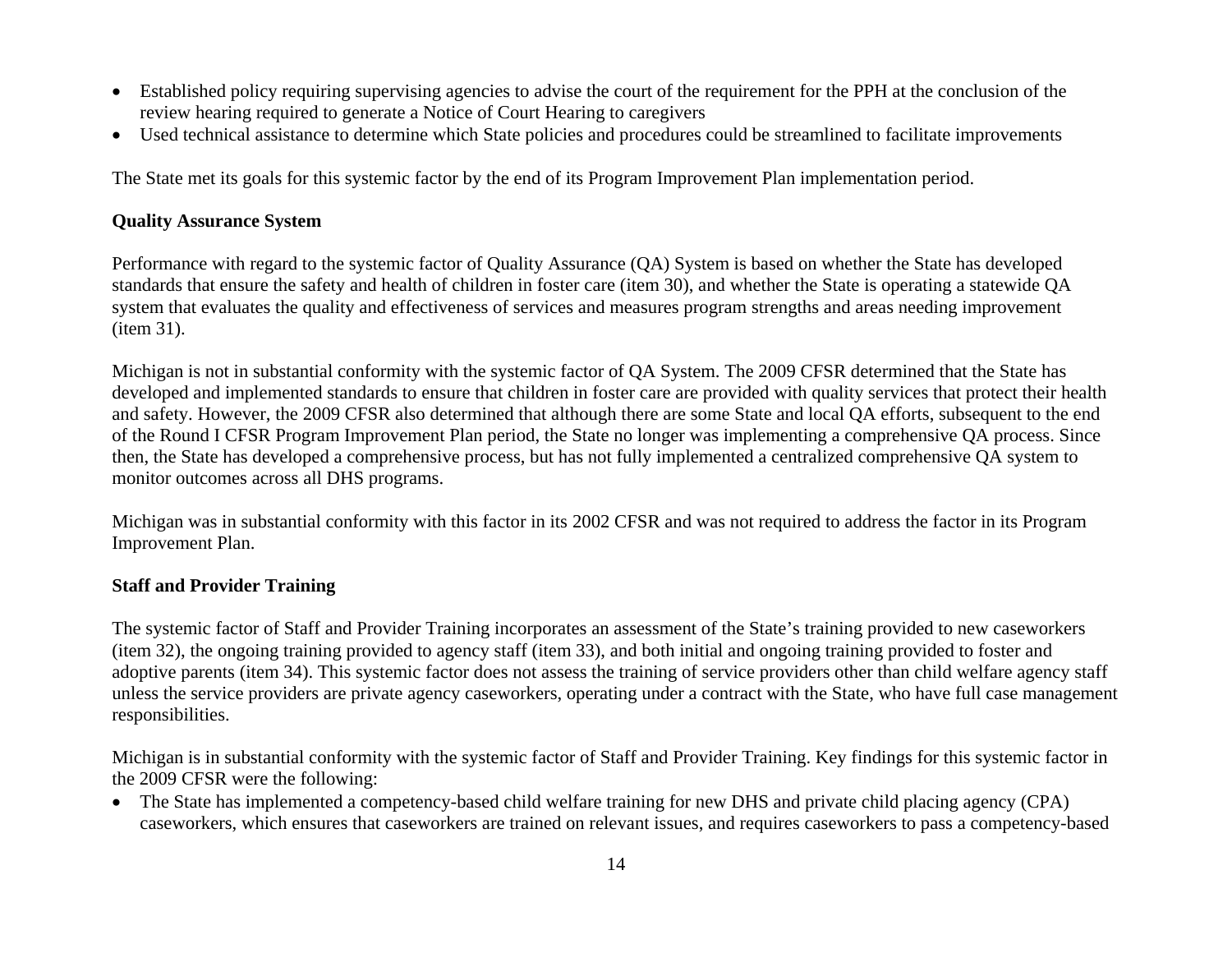performance evaluation as of April 2009 and complete initial training before assuming more than a three-case training caseload as of August 2009.

- •The State requires ongoing training for all DHS and private agency caseworkers and supervisors.
- The State provides initial and ongoing training for foster and adoptive parents and has training requirements for private CPA foster homes and child caring institution staff.

Michigan also was in substantial conformity with this factor in its 2002 CFSR and was not required to address the factor in its Program Improvement Plan.

### **Service Array and Resource Development**

The assessment of the systemic factor of Service Array and Resource Development incorporates answers to three questions: Does the State have in place an array of services that meets the needs of children and families served by the child welfare agency (item 35)? Are the services accessible to families and children throughout the State (item 36)? Can services be individualized to meet the unique needs of the children and family served by the child welfare agency (item 37)?

Michigan is not in substantial conformity with the systemic factor of Service Array and Resource Development. The 2009 CFSR determined that the State has an appropriate array of key services to meet the needs of children and families. However, the 2009 CFSR also identified the following concerns:

- There are many key services that are not accessible to families and children in all jurisdictions.
- There is a scarcity of key services, such as mental health and substance abuse treatment services, which results in waiting lists for these services.
- The services and supports to families that are available in the State cannot always be tailored to meet the unique needs of children and families.

Michigan was in substantial conformity with this factor in its 2002 CFSR and was not required to address this factor in its Program Improvement Plan.

### **Agency Responsiveness to the Community**

Performance with regard to the systemic factor of Agency Responsiveness to the Community incorporates an assessment of the State's consultation with external stakeholders in developing the CFSP and producing Annual Progress and Service Reports (APSR) (items 38 and 39), and the extent to which the State coordinates child welfare services with services or benefits of other Federal or Federallyassisted programs serving the same population (item 40).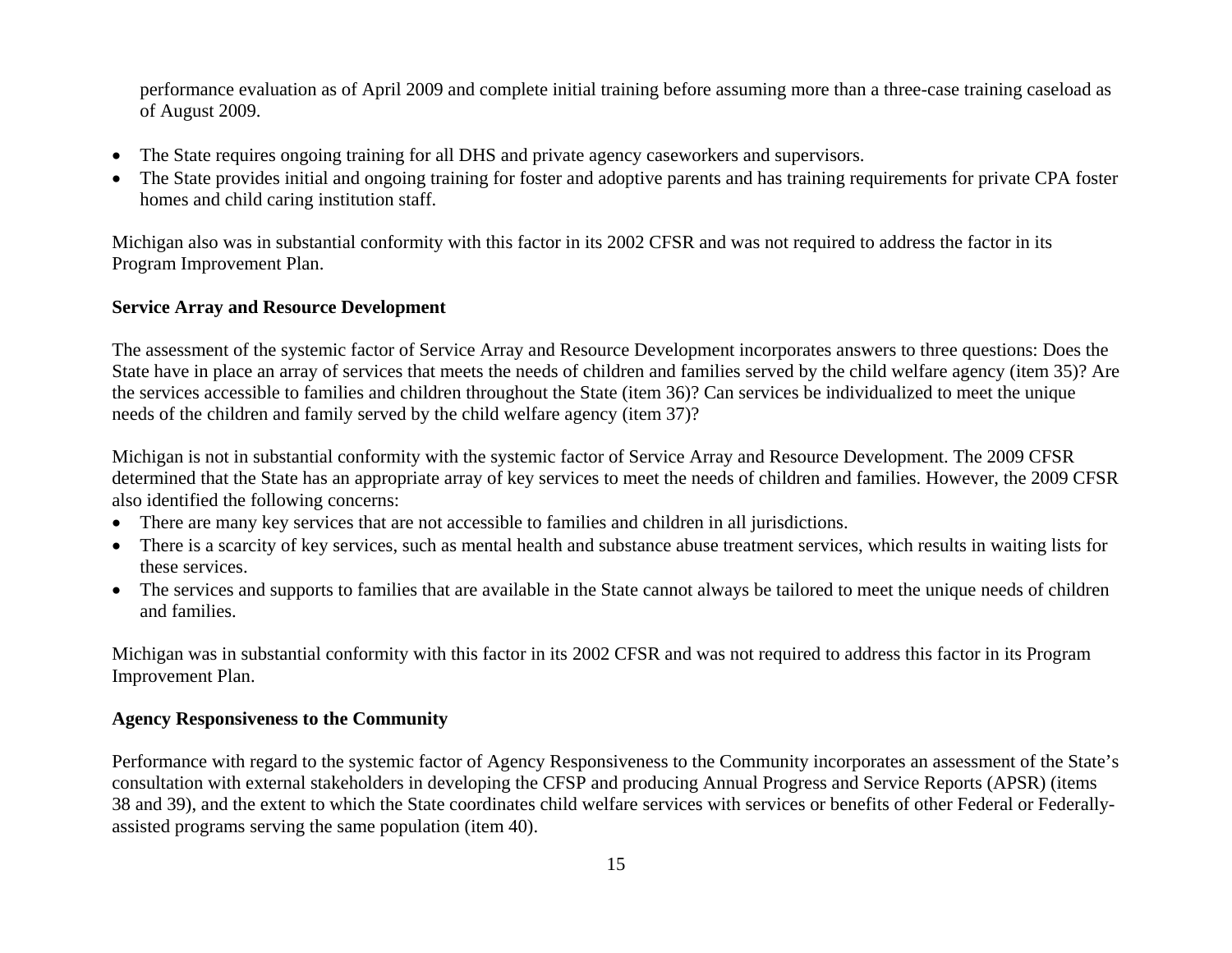Michigan is in substantial conformity with the systemic factor of Agency Responsiveness to the Community. The 2009 CFSR determined the following:

- The State's CFSP is developed in consultation with DHS stakeholders and child welfare partners.
- •The APSR is completed with input from various stakeholders.
- •The State coordinates services with other Federal and Federally-assisted programs.

Michigan was in substantial conformity with this factor in its 2002 CFSR and was not required to address the factor in its Program Improvement Plan.

## **Foster and Adoptive Parent Licensing, Recruitment, and Retention**

The assessment of this systemic factor focuses on the State's standards for foster homes and child care institutions (items 41 and 42), the State's compliance with Federal requirements for criminal background checks for foster and adoptive parents (item 43), the State's efforts to recruit foster and adoptive parents that reflect the ethnic and racial diversity of foster children (item 44), and the State's activities with regard to using cross-jurisdictional resources to facilitate permanent placements for waiting children (item 45).

Michigan is in substantial conformity with the systemic factor of Foster and Adoptive Parent Licensing, Recruitment, and Retention. The 2009 CFSR determined that the State has standards for foster family homes, group homes, and child care institutions and that the State applies the same standards to all licensed residential facilities and foster homes. Additionally, the State provides for background checks and fingerprinting as a component for all licensed foster and adoptive placements, including relatives, and effectively uses cross-jurisdictional adoption exchanges to support permanent placements for children. However, the 2009 CFSR also identified concern that recruitment is left up to the local counties and CPAs, and that there is no statewide directive to recruit foster and adoptive families that reflect the ethnic and racial diversity of children in foster care.

Michigan also was in substantial conformity with this factor in its 2002 CFSR and was not required to address this factor in its Program Improvement Plan.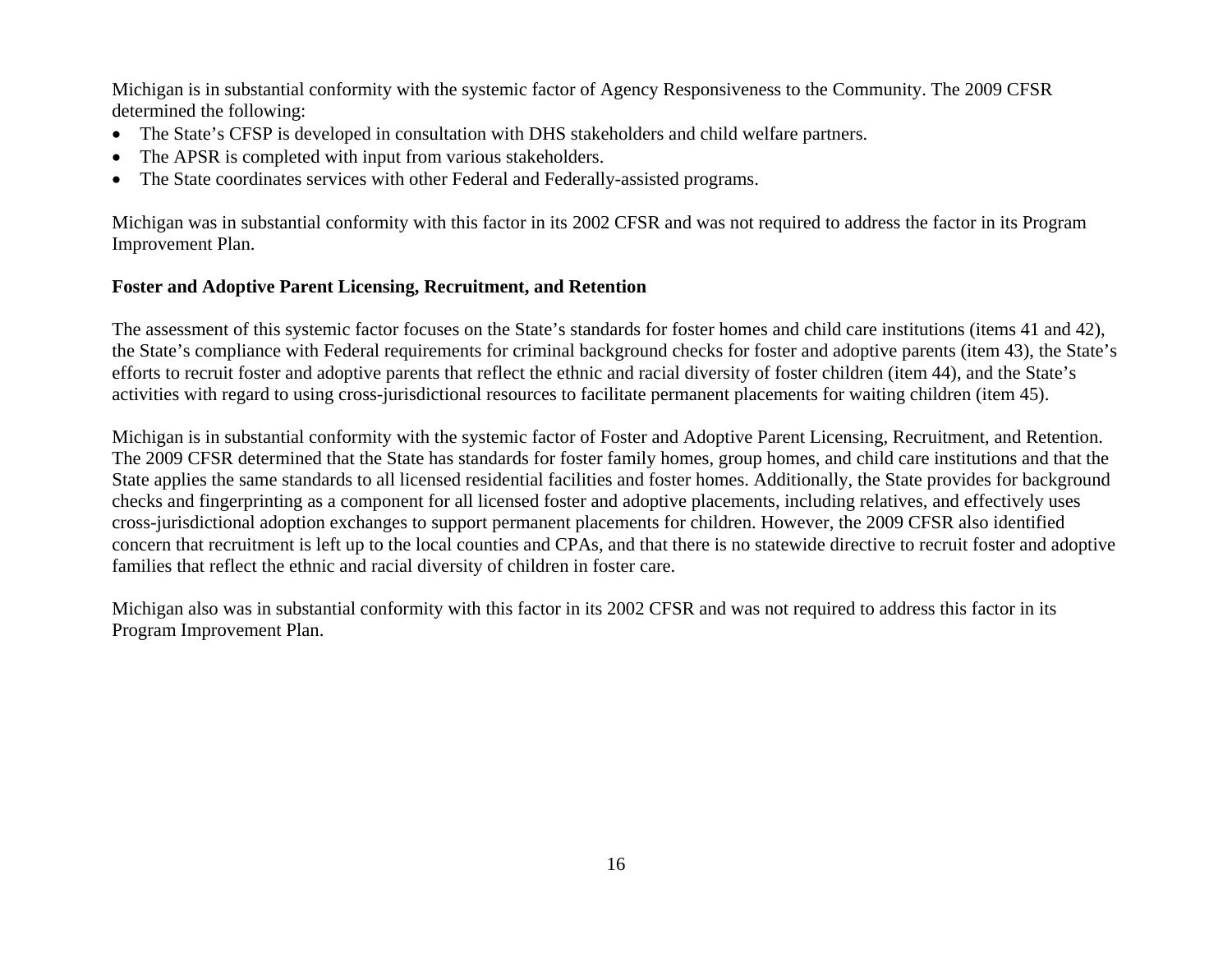| <b>Outcomes and Indicators</b>                             | <b>Outcome Ratings</b> |                      | <b>Item Ratings</b> |          |                 |
|------------------------------------------------------------|------------------------|----------------------|---------------------|----------|-----------------|
|                                                            | In                     | <b>Percent</b>       | Met                 |          |                 |
|                                                            | <b>Substantial</b>     | <b>Substantially</b> | <b>National</b>     |          | <b>Percent</b>  |
|                                                            | Conformity?            | Achieved*            | <b>Standards?</b>   | Rating** | <b>Strength</b> |
| Safety Outcome 1: Children are, first and foremost,        |                        |                      |                     |          |                 |
| protected from abuse and neglect                           | N <sub>o</sub>         | 61.5                 | $2$ No              |          |                 |
| Item 1. Timeliness of investigations                       |                        |                      |                     | 69       | <b>ANI</b>      |
| Item 2. Repeat maltreatment                                |                        |                      |                     | 85       | <b>ANI</b>      |
| Safety Outcome 2: Children are safely maintained in their  |                        |                      |                     |          |                 |
| homes when possible and appropriate                        | N <sub>o</sub>         | 64.6                 |                     |          |                 |
| Item 3. Services to protect children in home               |                        |                      |                     | 69       | <b>ANI</b>      |
| Item 4. Risk of harm                                       |                        |                      |                     | 65       | <b>ANI</b>      |
| Permanency Outcome 1: Children have permanency and         |                        |                      |                     |          |                 |
| stability in their living situations                       | N <sub>o</sub>         | 47.5                 | 1 Yes, 3 No         |          |                 |
| Item 5. Foster care reentry                                |                        |                      |                     | 100      | Strength        |
| Item 6. Stability of foster care placements                |                        |                      |                     | 75       | <b>ANI</b>      |
| Item 7. Permanency goal for child                          |                        |                      |                     | 75       | <b>ANI</b>      |
| Item 8. Reunification, guardianship, and placement with    |                        |                      |                     |          |                 |
| relatives                                                  |                        |                      |                     | 68       | ANI             |
| Item 9. Adoption                                           |                        |                      |                     | 50       | <b>ANI</b>      |
| Item 10. Other planned living arrangement                  |                        |                      |                     | 40       | <b>ANI</b>      |
| Permanency Outcome 2: The continuity of family             |                        |                      |                     |          |                 |
| relationships and connections is preserved                 | N <sub>o</sub>         | 72.5                 |                     |          |                 |
| Item 11. Proximity of placement                            |                        |                      |                     | 96       | Strength        |
| Item 12. Placement with siblings                           |                        |                      |                     | 92       | Strength        |
| Item 13. Visiting with parents and siblings in foster care |                        |                      |                     | 66       | ANI             |
| Item 14. Preserving connections                            |                        |                      |                     | 82       | <b>ANI</b>      |
| Item 15. Relative placement                                |                        |                      |                     | 88       | <b>ANI</b>      |
| Item 16. Relationship of child in care with parents        |                        |                      |                     | 54       | <b>ANI</b>      |

| Table 1. Michigan 2009 CFSR Ratings for Safety and Permanency Outcomes and Items |  |  |
|----------------------------------------------------------------------------------|--|--|
|                                                                                  |  |  |

Item 16. Relationship of child in care with parents<br>\* 95 percent of the applicable cases reviewed must be rated as having substantially achieved the outcome for the State to be in substantial conformity with the outcome.

\*\* Items may be rated as Strengths or as Areas Needing Improvement (ANI). For an overall rating of Strength, 90 percent of cases must be rated as a Strength.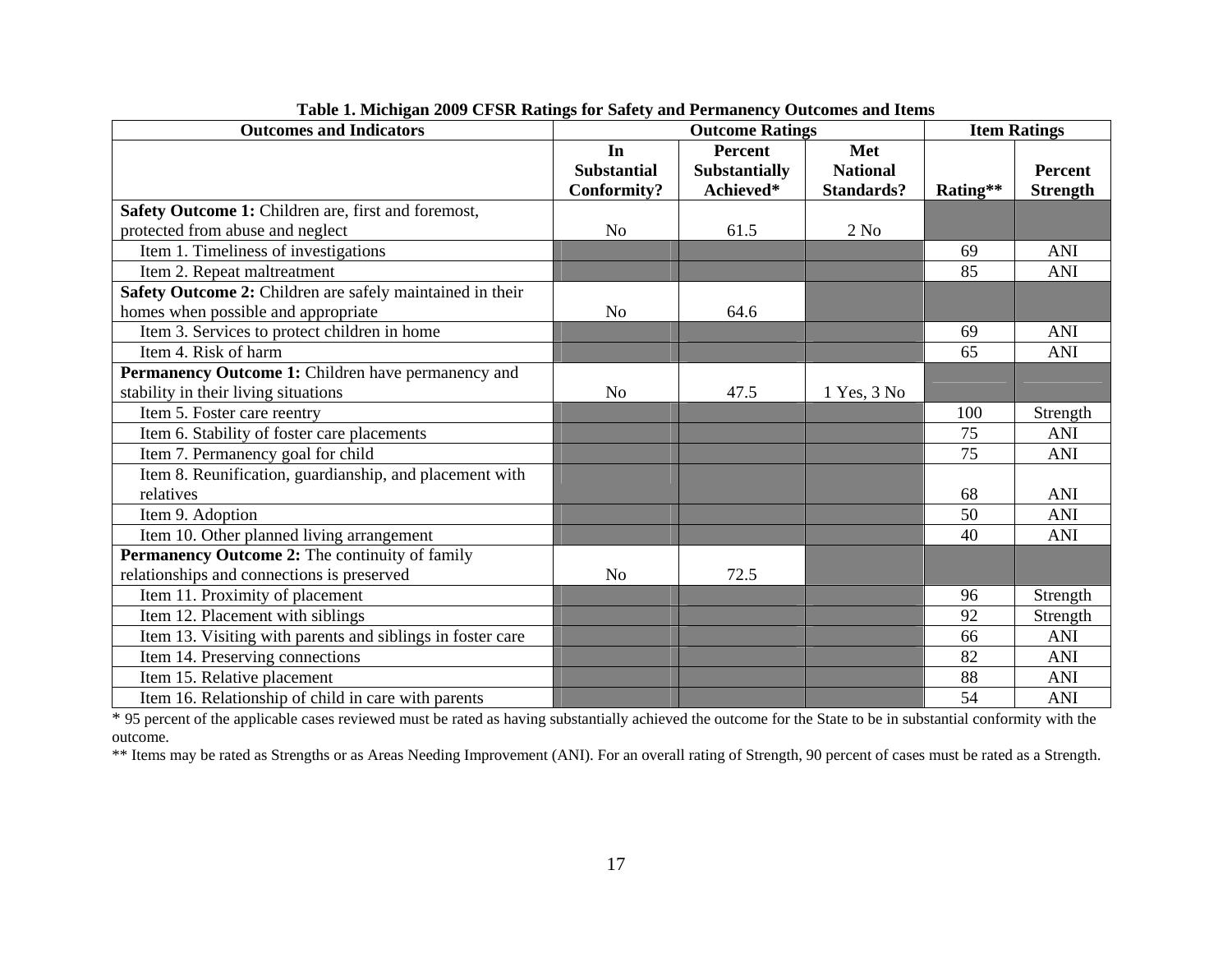| <b>Outcomes and Indicators</b>                                   | <b>Outcome Ratings</b>                  |                                                           | <b>Item Ratings</b> |                            |
|------------------------------------------------------------------|-----------------------------------------|-----------------------------------------------------------|---------------------|----------------------------|
|                                                                  | In<br><b>Substantial</b><br>Conformity? | <b>Percent</b><br><b>Substantially</b><br><b>Achieved</b> | Rating**            | Percent<br><b>Strength</b> |
| Well-Being Outcome 1: Families have enhanced capacity to provide |                                         |                                                           |                     |                            |
| for children's needs                                             | No                                      | 46.2                                                      |                     |                            |
| Item 17. Needs/services of child, parents, and foster parents    |                                         |                                                           | 48                  | ANI                        |
| Item 18. Child/family involvement in case planning               |                                         |                                                           | 46                  | ANI                        |
| Item 19. Caseworker visits with child                            |                                         |                                                           | 66                  | ANI                        |
| Item 20. Caseworker visits with parents                          |                                         |                                                           | 31                  | <b>ANI</b>                 |
| Well-Being Outcome 2: Children receive services to meet their    |                                         |                                                           |                     |                            |
| educational needs                                                | No                                      | 89.5                                                      |                     |                            |
| Item 21. Educational needs of child                              |                                         |                                                           | 89                  | <b>ANI</b>                 |
| Well-Being Outcome 3: Children receive services to meet their    |                                         |                                                           |                     |                            |
| physical and mental health needs                                 | No                                      | 72.4                                                      |                     |                            |
| Item 22. Physical health of child                                |                                         |                                                           | 82                  | ANI                        |
| Item 23. Mental/behavioral health of child                       |                                         |                                                           | 71                  | ANI                        |

**Table 2. Michigan 2009 CFSR Ratings for Child and Family Well-Being Outcomes and Items**

\* 95 percent of the applicable cases reviewed must be rated as having substantially achieved the outcome for the State to be in substantial conformity with the outcome.

\*\* Items may be rated as Strengths or as Areas Needing Improvement (ANI). For an overall rating of Strength, 90 percent of the cases reviewed for the item (with the exception of item 21) must be rated as a Strength. Because item 21 is the only item for Well-Being Outcome 2, the requirement of a 95-percent Strength rating applies.

|                                                                                                    | <b>Substantial</b> |        | <b>Item</b> |
|----------------------------------------------------------------------------------------------------|--------------------|--------|-------------|
| <b>Systemic Factors and Items</b>                                                                  | Conformity?        | Score* | Rating**    |
| <b>Statewide Information System</b>                                                                | No.                |        |             |
| Item 24. The State is operating a statewide information system that, at a minimum, can readily     |                    |        |             |
| identify the status, demographic characteristics, location, and goals for the placement of every   |                    |        |             |
| child who is (or, within the immediately preceding 12 months, has been) in foster care             |                    |        | ANI         |
| <b>Case Review System</b>                                                                          | No.                | ◠      |             |
| Item 25. The State provides a process that ensures that each child has a written case plan to be   |                    |        |             |
| developed jointly with the child's parent(s) that includes the required provisions                 |                    |        | ANI         |
| Item 26. The State provides a process for the periodic review of the status of each child, no less |                    |        |             |
| frequently than once every 6 months, either by a court or by administrative review                 |                    |        | Strength    |
| Item 27. The State provides a process that ensures that each child in foster care under the        |                    |        |             |

#### **Table 3. Michigan 2009 CFSR Ratings for Systemic Factors and Items**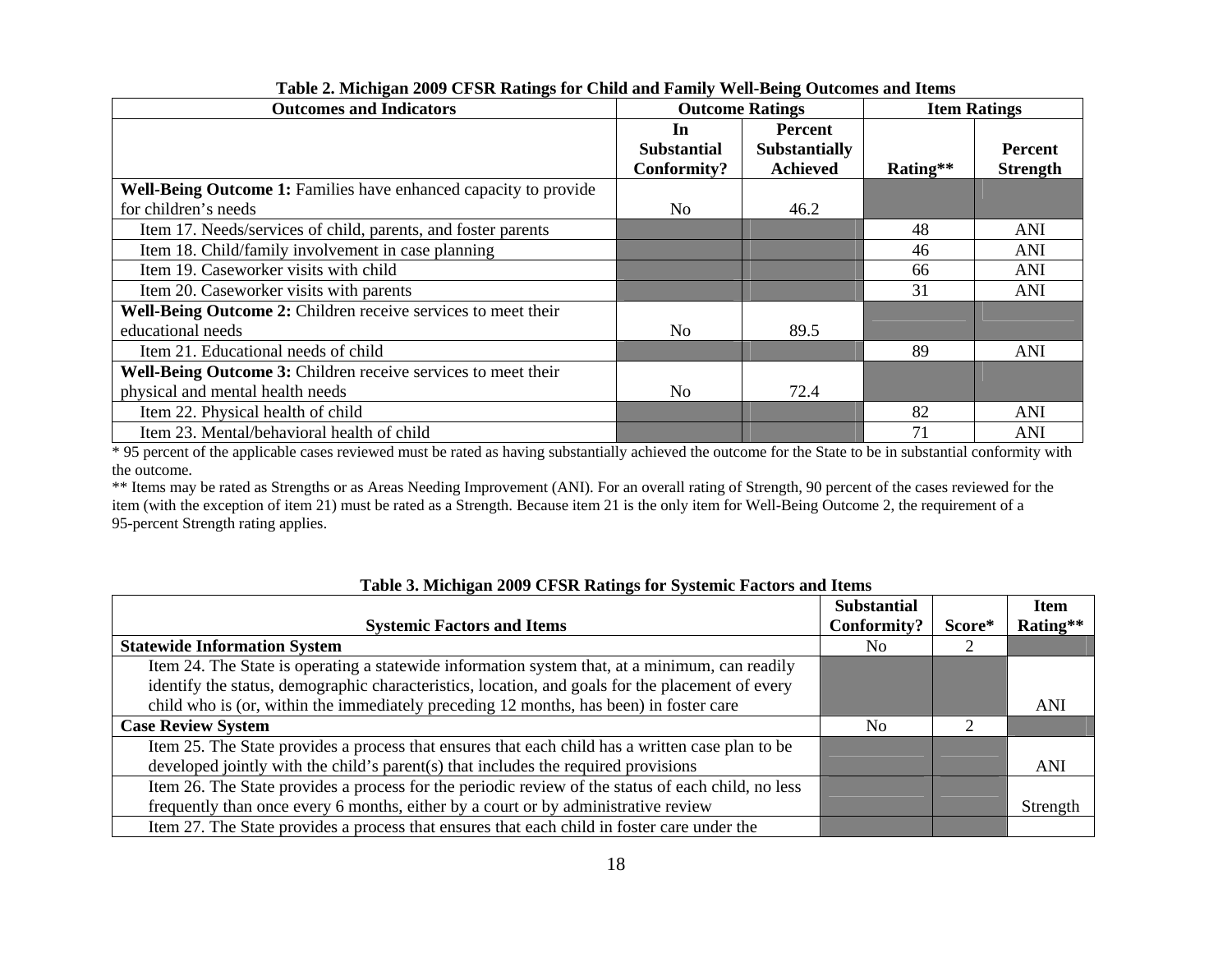|                                                                                                      | <b>Substantial</b> |                | <b>Item</b> |
|------------------------------------------------------------------------------------------------------|--------------------|----------------|-------------|
| <b>Systemic Factors and Items</b>                                                                    | <b>Conformity?</b> | Score*         | Rating**    |
| supervision of the State has a permanency hearing in a qualified court or administrative body no     |                    |                |             |
| later than 12 months from the date the child entered foster care and no less frequently than every   |                    |                |             |
| 12 months thereafter                                                                                 |                    |                | Strength    |
| Item 28. The State provides a process for termination of parental rights proceedings in              |                    |                |             |
| accordance with the provisions of the Adoption and Safe Families Act                                 |                    |                | <b>ANI</b>  |
| Item 29. The State provides a process for foster parents, pre-adoptive parents, and relative         |                    |                |             |
| caregivers of children in foster care to be notified of, and have an opportunity to be heard in, any |                    |                |             |
| review or hearing held with respect to the child                                                     |                    |                | ANI         |
| <b>Quality Assurance System</b>                                                                      | N <sub>0</sub>     | $\overline{2}$ |             |
| Item 30. The State has developed and implemented standards to ensure that children in foster         |                    |                |             |
| care are provided quality services that protect the safety and health of the children                |                    |                | Strength    |
| Item 31. The State is operating an identifiable quality assurance system that is in place in the     |                    |                |             |
| jurisdictions where the services included in the Child and Family Services Plan (CFSP) are           |                    |                |             |
| provided, evaluates the quality of services, identifies strengths and needs of the service delivery  |                    |                |             |
| system, provides relevant reports, and evaluates program improvement measures implemented            |                    |                | <b>ANI</b>  |
| <b>Staff and Provider Training</b>                                                                   | Yes                | 3              |             |
| Item 32. The State is operating a staff development and training program that supports the goals     |                    |                |             |
| and objectives in the CFSP, addresses services provided under titles IV-B and IV-E, and              |                    |                |             |
| provides initial training for all staff who deliver these services                                   |                    |                | Strength    |
| Item 33. The State provides for ongoing training for staff that addresses the skills and knowl-      |                    |                |             |
| edge base needed to carry out their duties with regard to the services included in the CFSP          |                    |                | Strength    |
| Item 34. The State provides training for current or prospective foster parents, adoptive parents,    |                    |                |             |
| and staff of State licensed or approved facilities that care for children receiving foster care or   |                    |                |             |
| adoption assistance under title IV-E that addresses the skills and knowledge base needed to carry    |                    |                |             |
| out their duties with regard to foster and adopted children                                          |                    |                | Strength    |

\* Scores range from 1 to 4. A score of 1 or 2 means that the factor is not in substantial conformity. A score of 3 or 4 means that the factor is in substantial conformity.

\*\* Items may be rated as Strengths or as Areas Needing Improvement (ANI).